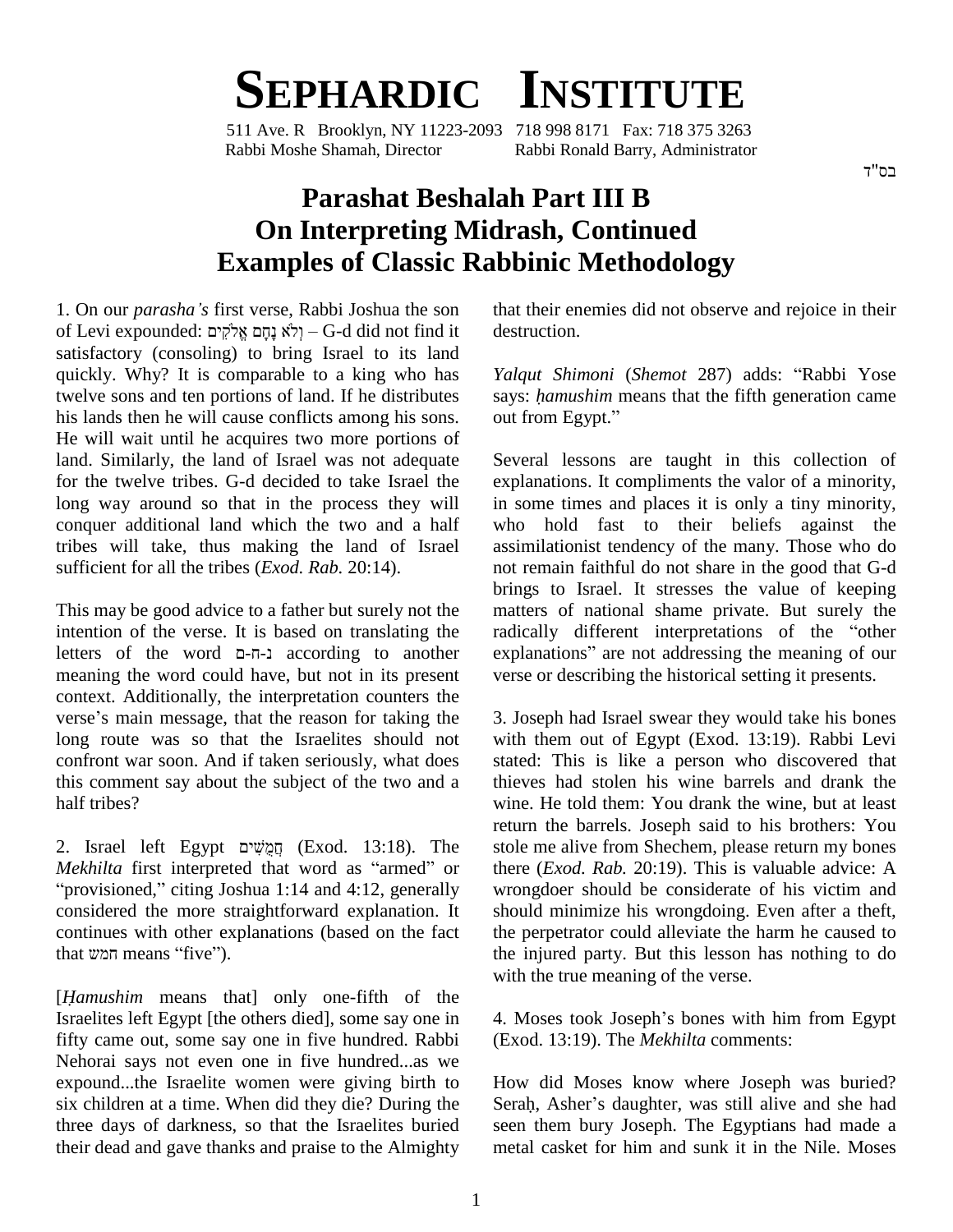stood by the Nile, cast a pebble in and called "Joseph, Joseph, the time for HQBH's\* fulfillment of His oath has arrived, give honor to Hashem, G-d of Israel, and do not delay us, for you are now holding up our ange<br>departure. If you do not rise promptly we will be free<br>from the oath." Immediately Joseph's casket floated 6. I departure. If you do not rise promptly we will be free to the top...Rabbi Natan says: Joseph was buried in Whe<br>the royal tomb of Egypt...And how do we know they quari-<br>also took the bones of the other tribal heads (Joseph's sea." the royal tomb of Egypt...And how do we know they quarreling, each one said, "I will be first to enter the brothers) with them, for he stated [in the oath he you<sup>î</sup> [Exod. 13:19]). also took the bones of the other tribal heads (Joseph's sea." Benjamin jumped into the sea first, as it states, brothers) with them, for he stated [in the oath he  $\frac{1}{2}$ אָל הִקְרֵי רוֹדֵם אֶלָּא רָד יָם (Ps. 68:28), א

For some, the lengthy, fantastic account enhances the prestige of Moses and Joseph as well as of Serah, whose keen observation turned out to be so valuable. It highlights the value of proper burial and supports was not how it was. Rather, each tribe said, "I will the concept that the individual survives bodily death. In ot be first to enter the sea," whereupon Nahshon the the concept that the individual survives bodily death. It brings out the importance of fulfilling vows made by parents. Rabbi Natan rejected the account outright for a more commonsense approach. In peshat there is "יִשְׂרָאֵל וְיהוּדָה עוֹד רַד עָם קָל (Hos. 12:1), which is no reason to assume that Joseph's burial place was not known.

אֵל זֶה כַּל הַלֵּיְלָה (Exod. 14:20). When Hashem's angel moved from being in front of Israel's camp to the אֱל זֶה כָּל הַלָּיְלָה (Exod. 14:20). When Hashem's angel<br>moved from being in front of Israel's camp to the<br>back of it, followed by the cloud – a defining moment 1 moved from being in front of Israel's camp to the "Wheat of it, followed by the cloud – a defining moment line in the Egyptians' downfall – the ministering angels Isr back of it, followed by the cloud – a defining moment<br>in the Egyptians' downfall – the ministering angels<br>desired to utter a song. "HQBH said to them: 'The staf creations of My hands are drowning in the sea and desired to utter a song. "HQBH said to them: 'The staff and incline your hand over the sea and split it." you would utter a song?"" (b. Meg. 10b). It is a most as it states, "When Israel left Egypt... קיִתְה יְהוּדָה לְקַדְשׁוֹ<br>elevating concept not to celebrate at the death of G-d's וינס ראה וינס (Ps. 114:1-3), Why did creations, but it is not the intention of the passage.

A brief digression is in order: Angels are not independent beings with ability to act contrary to G- A brief digression is in order: Angels are not<br>independent beings with ability to act contrary to G-<br>d's will but are His messengers and manifestations of ps His activity. From the wind and burning fire (Ps. d's will but are His messengers and manifestations of<br>His activity. From the wind and burning fire (Ps.<br>104:4) to the "voice" that stopped Abraham from slaughtering his son (Gen. 22:11) to the appearance other<br>revealed to Moses at the burning bush (Exod. 3:2),<br>the angel represents an aspect of G-d's will and 7. U revealed to Moses at the burning bush (Exod. 3:2), the angel represents an aspect of G-d's will and 7. Upon the defeat of Pharaoh and his troops, the endeavors. The term for angel, מֵלְאֵךָ related to מְלָאוֹר (Exod. 14:28): לֹא נשׁאַר בַּהֵם עַד אֲחַד (work), appears to designate its definition. In a strictly literary usage, angels served in parables to concretize certain thoughts. Concerning destruction remained," Rabbi Nehemiah in the Mekhilta states of the wicked pursuers in our passage, an idealistic person would feel jubilation at the rescue of the righteous and sadness that it had to end as itdid: with human beings, created in the image of G-d, dying. As Beruriah said, we should hope and strive to ensure *elim*, Hashem, Who is like You, majestic in holiness"

that sins will be terminated from the land, not the sinners (*b. Ber.* 10a). Rabbi Johanan represents the conflicting feelings by projecting them to G-d and the angels.

mud and have no standing" (Ps. 69:2-3) together with<br>5. Rabbi Johanan commented on the verse 
"לֹא קַרָב זֶה "Do not let the floodwaters sweep me away" (v. 16). 6. It was taught in a *baraita* that Rabbi Meir said:<br>When Israel stood at the sea the tribes were<br>quarreling, each one said, "I will be first to enter the When Israel stood at the sea the tribes were When Israel stood at the sea the tribes were quarreling, each one said, "I will be first to enter the sea." Benjamin jumped into the sea first, as it states, eling, each one said, "I will be first to enter the<br>Benjamin jumped into the sea first, as it states,<br>אֲל תִקְרֵי רוֹדָם אֶלָּא רָד יָם (Ps. 68:28) sea." Benjamin jumped into the sea first, as it states,<br>אֱל תִּקְרֵי רוֹדָם אֶלֶא רָד יָם (Ps. 68:28) אֱל תִּקְרֵי רוֹדָם אֶלָּא רָד<br>"Do not read the word as 'rodem' but as 'rad yam'" [He went down into the sea]). The officers of Judah the word as 'rodem' but as 'rad yam'''<br>(He went down into the sea]). The officers of Judah<br>threw stones at them, as it states, יְהוּדָה רִגְמָתָם (v. 28). Therefore, Benjamin was selected to become the "host" for the "Might" (the Holy of Holies is located 28). Therefore, Benjamin was selected to become the "host" for the "Might" (the Holy of Holies is located in Benjamin's portion of land). Rabbi Judah said, that "host" for the "Might" (the Holy of Holies is located<br>in Benjamin's portion of land). Rabbi Judah said, that<br>was not how it was. Rather, each tribe said, "I will in Benjamin's portion of land). Rabbi Judah said, that<br>was not how it was. Rather, each tribe said, "I will<br>not be first to enter the sea," whereupon Nahshon the son of Amminadab (of Judah) jumped into the sea not be first to enter the sea," whereupon Nahshon the<br>son of Amminadab (of Judah) jumped into the sea<br>קּבְרֵיִ ּרְכַחֲשׁ אֶפְּרַיִם וּבְמִרְמָּה בֵּיח of Amminadab (of Judah) jumped into the sea<br>t. This is as stated, פְּבָנִי בְּכַחַשׁ אֶפְרַיִם וּבְמִרְמָה בֵּית<br>יִשְׂרָאֵל (יִהוּדָה עוֹד רָד עָם) (Hos. 12:1), which is first. This is as stated, מְבָבִי בְּכַחֲשׁ אֶפְרַיִּם וּבְמִרְמָּה בֵּית<br>יִשְׂרָאֵל וִיהוּדָה עוֹד רָד עִם קֵל (Hos. 12:1), which is elaborated as follows, "Save me O G-d, for the waters have reached my throat, I am sunk in deep<br>mud and have no standing" (Ps. 69:2-3) together with<br>"Do not let the floodwaters sweep me away" (v. 16). elaborated as follows, "Save me O G-d, for the waters have reached my throat, I am sunk in deep mud and have no standing" (Ps. 69:2-3) together with "Do not let the floodwaters sweep me away" (v. 16).<br>Moses was lingering in prayer. HQBH said to him, My beloved are drowning in the sea and you are Moses was lingering in prayer. HQBH said to him,<br>"My beloved are drowning in the sea and you are<br>lingering in prayer before Me?...Speak to the Israelites that they should travel and you raise your lingering in prayer before Me?...Speak to the Therefore Judah merited to have rulership in Israel, staff and incline your hand over the sea and split it."<br>Therefore Judah merited to have rulership in Israel,<br>as it states, "When Israel left Egypt... קִיקָה יְהוּדָה לְקָדָשׁוֹ efore Judah merited to have rulership in Israel,<br>states, "When Israel left Egypt… הָיְתָה יְהוּדָה לְקָדְשׁוֹ.. שְׁמְאֵל מַמְשְׁלוֹתָיו הַיָּם רָאָה<br>יִשְׂרָאֵל מַמְשְׁלוֹתָיו הַיָּם רָאָה (Ps. 114:1-3), Why did as it states, "When Israel left Egypt… הִיְתָה יְהוּדָה לְקָדְשׁוּ (Ps. 114:1-3), Why did<br>Why did יִשְׂרָאֵל מַמְשְׁלוֹתָיו הַיָּם רָאָה ויָנס (Ps. 114:1-3), Why did<br>Judah ascend to the status…because the sea saw [what he did] and fled (*b*. *Sotah* 36b-37a).

> There are several lessons here in faith and courage, in psychology and in proper behavior in an emergency. But neither side in the dispute is expounding the straightforward meaning of the Exodus passage or the other passages marshaled for evidence.

7. Upon the defeat of Pharaoh and his troops, the Torah states (Exod. 14:28): ה<br>Torah states (Exod. 14:28): לֹא יָטְאֵר בָּהֶם עַד אֶחָד (קיב (קיב 19 - Torah states (Exod. 14:28): לֹא נִשְׁאַר בָּהֶם עַד אֶחָד<br>לֹא נִשְׁאַר בָּהֶם עַד אֶחָד<br>(generally translated: "there did not remain from רֹא נִשְׁאֵר בָּהֶם עַד אֶחָד (Exod. 14:28):<br>(generally translated: "there did not remain from them even one"). Taking עַד אֶחֶד to mean "until one (generally translated: "there did not remain from<br>them even one"). Taking עַד אֶחָד to mean "until one<br>remained," Rabbi Nehemiah in the *Mekhilta* states that Pharaoh was spared. *Pirqe Rabbi Eliezer* (42) added in the name of Rabbi Nehuniah ben Haqanah: added in the name of Rabbi Nehuniah ben Haqanah:<br>When Pharaoh said, "Who is like You among the

When Pharaoh said, "Who is like You among the *elim*, Hashem, Who is like You, majestic in holiness"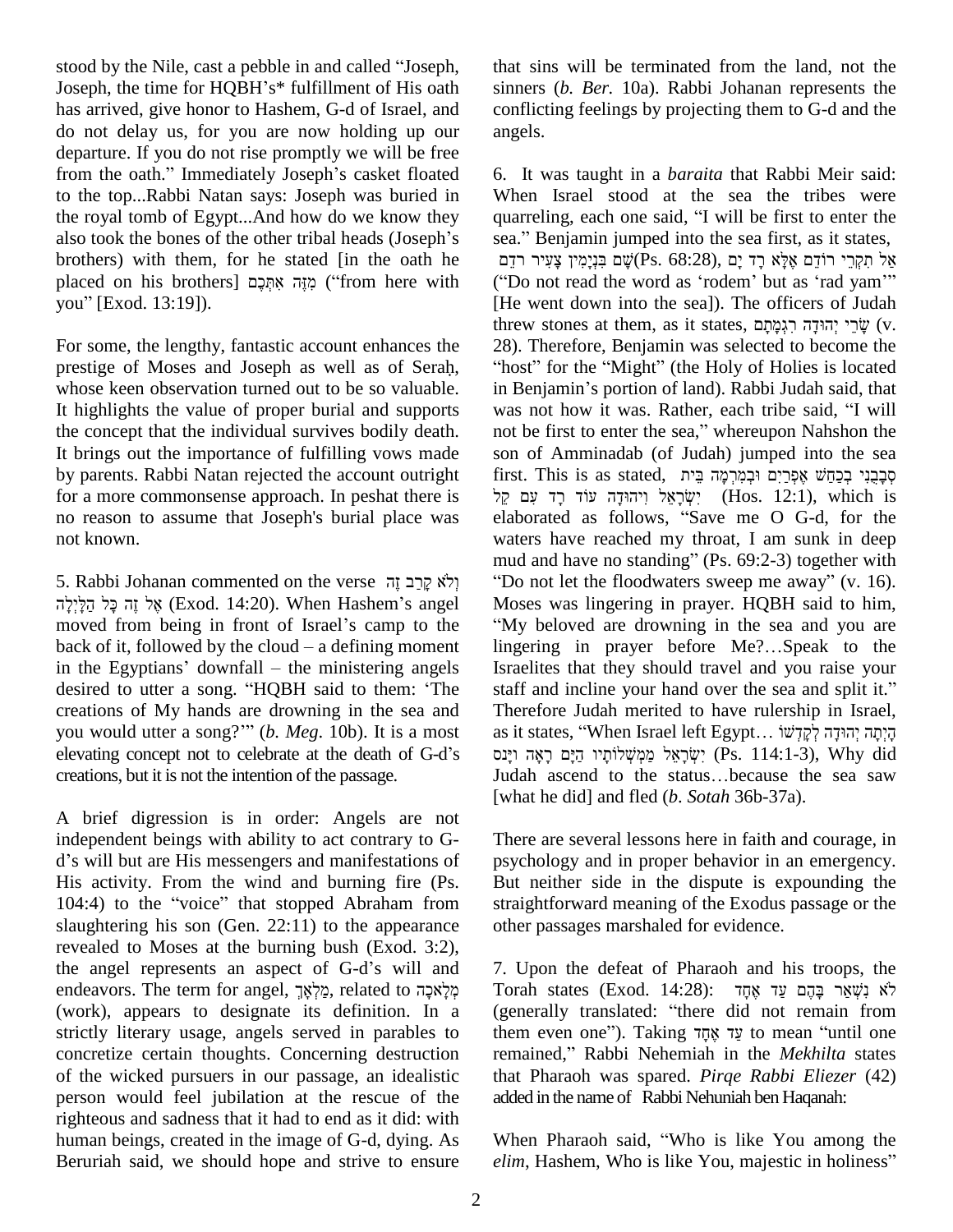(Exod. 15:11), HQBH saved him from the dead so that he would relate His power to others, in (Exod. 15:11), HQBH saved him from the dead so Egy<br>that he would relate His power to others, in the<br>accordance with what is stated: "for this purpose on have I allowed you to stand...and in order that My accordance with what is stated: "for this purpose<br>have I allowed you to stand...and in order that My<br>name be recounted throughout all the land" (9:16). Pharaoh became king in Nineveh...When HQBH sent stemming from Hashem's graciousness. But this Jonah to prophesy that Nineveh will be destroyed, Pharaoh heard, rose from his throne, rent his garments, donned sackcloth and ashes [and brought the city to repentance].

Surely this is a most potent cluster of messages about repentance. It also is an extravagantly imaginative tale spreading over many centuries based on a most fanciful interpretation of a verse. fanciful interpretation of a verse.<br>8. Israel called out, "Who is like You among the אֵיֽ

d<br>B. Israel called out, "Who is like You among the אֲלִים, re<br>Hashem?" (Exod. 15:11). Among its explanations of M the difficult word *elim,* the *Mekhilta* proffers the following: phys<br>Who is like You among the יְיָאֵלְמִיִם (interpreting 11. I

as is like You among the יְאִלְמִים? (interpreting 1)<br>as אִלְמִים, "mute," based on their having similar fa letters and sounds). Who is like You that You can אָלְמִים as אֱלִים, "mute," based on their having similar letters and sounds). Who is like You that You can hear Your sons' humiliation and be silent, as it states, "I have been silent from ages ago, I have been still they and restrained, I will now cry as a woman in labor, confl<br>both gasping and panting" (Isa. 42:14). That means to enem and restrained, I will now cryas a woman in labor, say, in the past G-d was silent and restrained, but means both gasping and panting" (Isa. 42:14). That means to say, in the past G-d was silent and restrained, but from now on it will be different. "I will scorch mountains and hills, and dry up their vegetation, make rivers into islands and dry the pasture lands, I will lead the blind by a route they knew not, by a path they did not know will I guide them, I will make the darkness before them into light and the craggy places wa they did not know will I guid<br>darkness before them into lig<br>into a plain" (vv. 15-16).

This is a beautiful thought concerning the Exodus in the light of Israel's past affliction. It is also a relevant hope and inspiration during the crushing difficulties the Jewish people were enduring at the time of the author of this midrash, but surely it is not the meaning of the verse it is expounded upon.

9. Following the crossing of the sea, the Torah states: וַיַסַע מֹשֶׁה אֶת יִשְׂרָאֵל מַיַּם סוּף (Exod. 15:22). In a masterly – faithfulness of Hashem is forever" (Ps. 117:2), was synthesis of *midrashim*, Rashi comments on the active causative verb: "Moses had to force Israel to travel because the Egyptians had decorated their horses with ornaments of gold, silver and precious stones, and Israel was finding them in the sea. The verse "They rebelled at the sea, the Sea of Reeds" spoils of the sea were greater than the spoils in

Egypt." This constitutes an insightful commentary on the folly of the haughty and overconfident, as well as on the huge temptations Israel must rise above in order to serve Hashem. These include the problems often presented by opportunities, even those order to serve Hashem. These include the problems<br>often presented by opportunities, even those<br>stemming from Hashem's graciousness. But this interpretation is not an actual description of the circumstances of the verse being expounded.

10. Regarding the manna, "When the sun became hot it would melt" (16:21). The *Mekhilta* states: "Melted manna would flow into rivers and into the great sea, animals would drink that water, hunters would capture the animals and members of other nations<br>would eat them and get a taste of the manna that<br>descended for Israel." This is an instructive lesson would eat them and get a taste of the manna that regarding indirect influence, perhaps reflecting the descended for Israel." This is an instructive lesson<br>regarding indirect influence, perhaps reflecting the<br>*Mekhilta's* view of how the Torah's message spread to the world, but not a depiction of a particular physical process.

11. In the battle against Amalek, Moses' hands were faithful until the sun set (17:12). *Midrash Tanhuma*, cited by Rashi, asserts: The Amalekites were calculating through astrology the propitious time that they could be victorious. Moses stopped the sun and confused their calculations. The message is clear. The enemy may possess many skills and use all sorts of against Israel, but steadfastness in commitment to Hashem will thwart them. The scientifically knowledgeable individual knows that such a statement, were it literal, would be depicting a miracle of the very highest order, which is not even hinted at and has no foundation in the text, and which was not cited by the other schools of sages. Clearly, it was not intended to be taken literally. And G-d cannot be manipulated by astrology or by any other means.

12. The following passage, dealing with topics of our *parasha*, appears in a talmudic discussion on the Mishnah's statement of reciting Hallel toward the conclusion of the Passover *seder* (*b*. *Pesah.* 118:b): ʤconclusion of the Passover *seder (b. Pesah.* 118:b):<br>Rabbi Natan said, the verse לְעוֹלָם (The '

faithfulness of Hashem is forever<sup>î</sup> (Ps. 117:2), was said by the fish in the sea. This is in accordance with Rabbi Huna, who said that Israel in that generation [of the Exodus] were of little faith. This is as Rabbah bar Mari expounded: What is the meaning of the [of the Exodus] were of little faith. This is as Rabbah<br>bar Mari expounded: What is the meaning of the<br>verse "They rebelled at the sea, the Sea of Reeds" (Ps. 106:7)? This teaches that the Israelites were